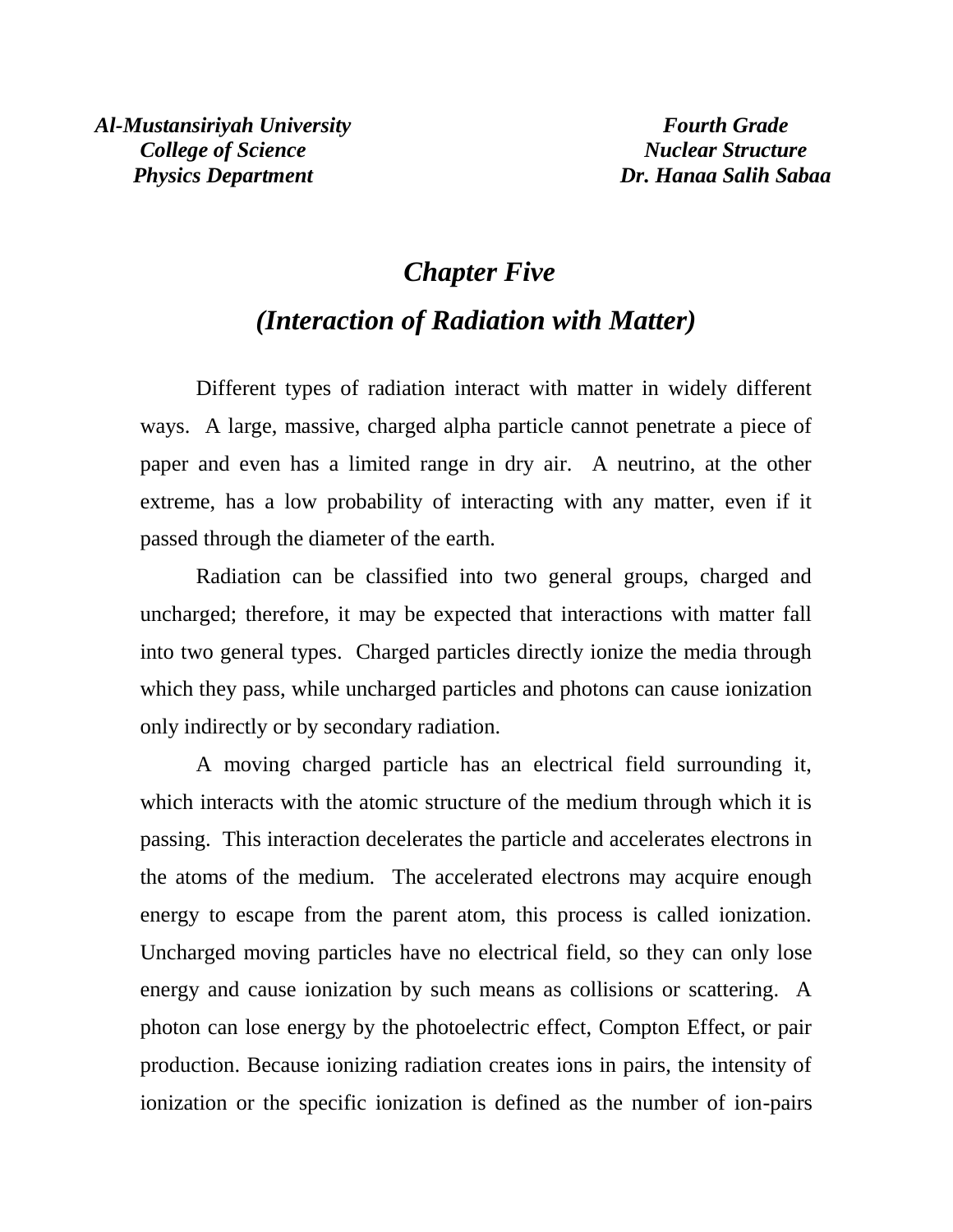formed per centimeter of travel in a given material. The amount of ionization produced by a charged particle per unit path length, which is a measure of its ionizing power, is roughly proportional to the particle's mass and the square of its charge as illustrated in the equation below.

$$
I = \frac{mz^2}{K.E.}
$$

Where: I is the ionizing power, m is the mass of the particle, z is the number of unit charges it carries and K.E. is its kinetic energy

Since m for an alpha particle is about 7300 times as large as m for a beta particle, and z is twice as great, an alpha will produce much more ionization per unit path length than a beta particle of the same energy. This phenomenon occurs because the larger alpha particle moves slower for a given energy and thus acts on a given electron for a longer time.

# Alpha Radiation:

Alpha radiation is normally produced from the radioactive decay of heavy nuclides and from certain nuclear reactions. The alpha particle consists of 2 neutrons and 2 protons, so it is essentially the same as the nucleus of a helium atom. Because it has no electrons, the alpha particle has a charge of  $+2$ . This positive charge causes the alpha particle to strip electrons from the orbits of the target atoms. As the alpha particle passes through material, it removes electrons from the orbits of atoms it passes near. Energy is required to remove electrons and the energy of the alpha particle is reduced by each reaction. Eventually the particle will expend its kinetic energy, gain 2 electrons in orbit, and become a helium atom. Because of its strong positive charge and large mass, the alpha particle deposits a large amount of energy in a short distance of travel. This rapid,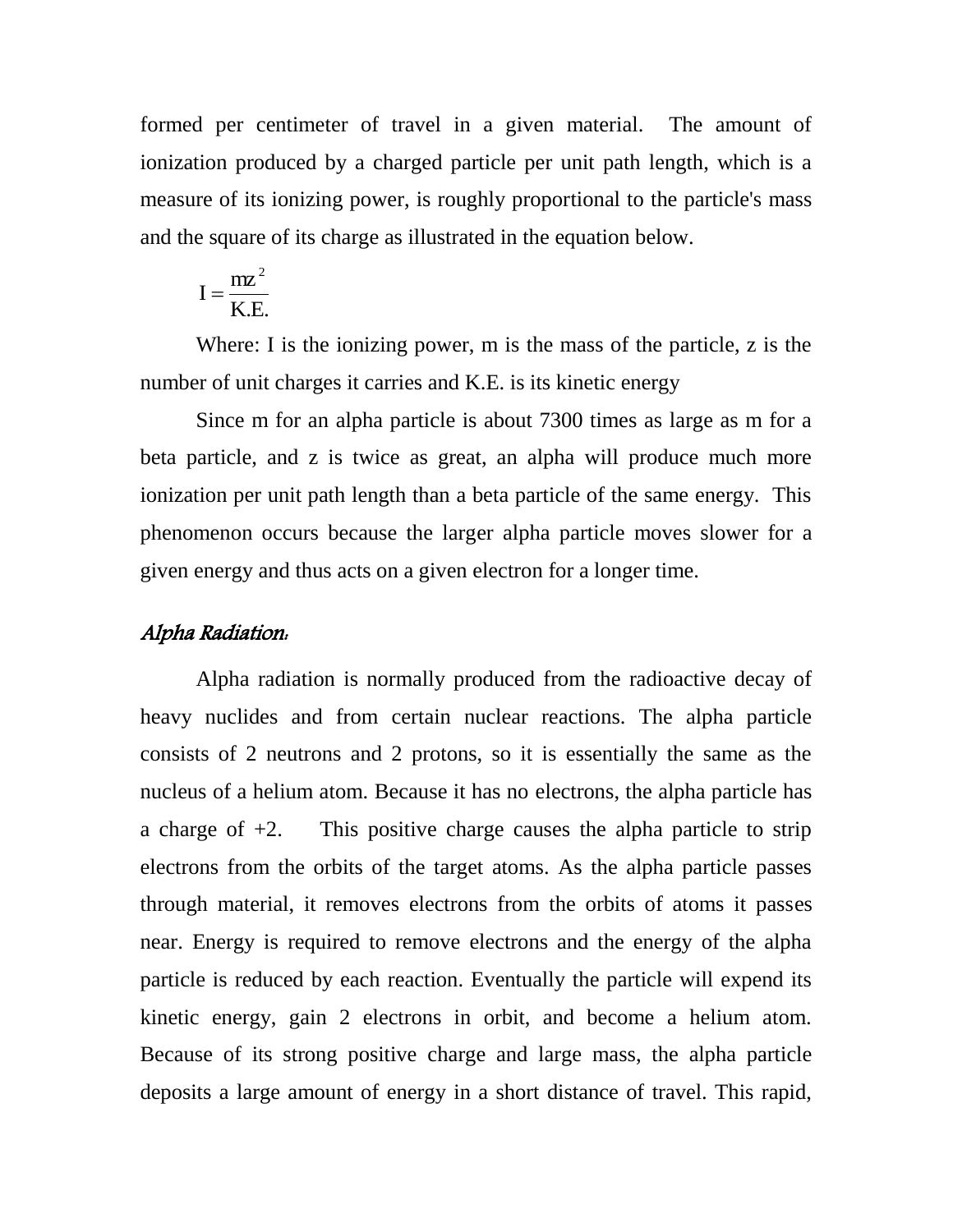large deposition of energy limits the penetration of alpha particles. The most energetic alpha particles are stopped by a few centimeters of air or a sheet of paper.

#### Beta-Minus Radiation:

A beta-minus particle is an electron that has been ejected at a high velocity from an unstable nucleus. An electron has a small mass and an electrical charge of -1. Beta particles cause ionization by displacing electrons from atom orbits. The ionization occurs from collisions with orbiting electrons. Each collision removes kinetic energy from the beta particle, causing it to slow down. Eventually the beta particle will be slowed enough to allow it to be captured as an orbiting electron in an atom. Although more penetrating than the alpha, the beta is relatively easy to stop and has a low power of penetration. Even the most energetic beta radiation can be stopped by a few millimeters of metal.

#### Positron Radiation:

Positively charged electrons are called positrons. Except for the positive charge, they are identical to beta-minus particles and interact with matter in a similar manner. Positrons are very short-lived, however, and quickly are annihilated by interaction with a negatively charged electron, producing two gammas with a combined energy (calculated below) equal to the rest mass of the positive and negative electrons.

$$
2 \text{ electrons} \left( \frac{0.000549 \text{ amu}}{\text{electron}} \right) \left( \frac{931.5 \text{ MeV}}{\text{amu}} \right) = 1.02 \text{ MeV}
$$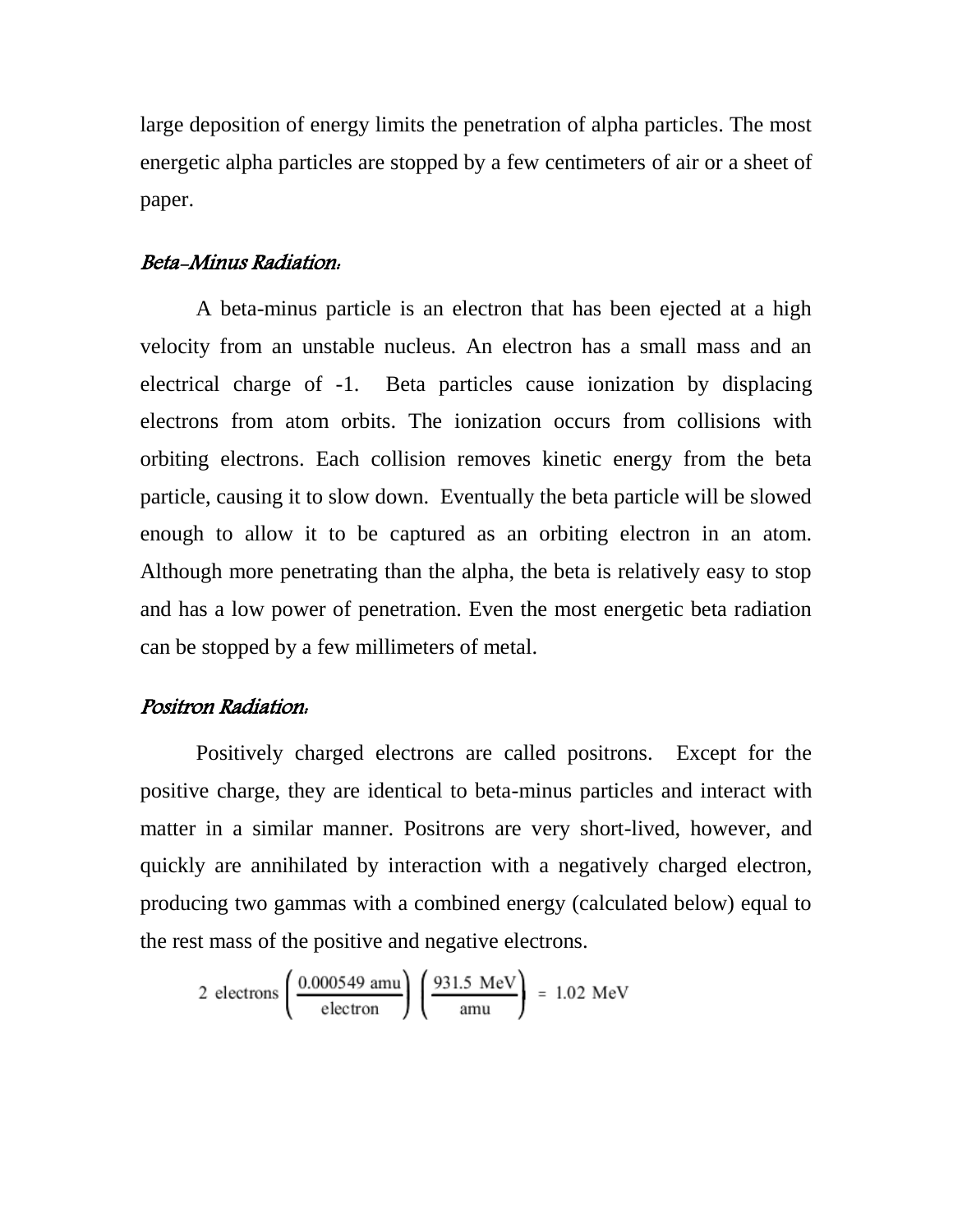## Bremsstrahlung:

Small charged particles such as electrons or positrons may be deflected by nuclei as they pass through matter, which may be due to the positive charge of the atomic nuclei. This type of interaction generates xradiation known as bremsstrahlung (Fig. below), which in German means "braking radiation."



Figure (5-1): Bremsstrahlung. Beta particles ( $\beta$ -) and positrons ( $\beta$ +) that travel near the nucleus will be attracted or repelled by the positive charge of the nucleus, generating x-rays in the process.

### Neutron Radiation:

Neutrons have no electrical charge. They have nearly the same mass as a proton (a hydrogen atom nucleus). A neutron has hundreds of times more mass than an electron, but 1/4 the mass of an alpha particle. The source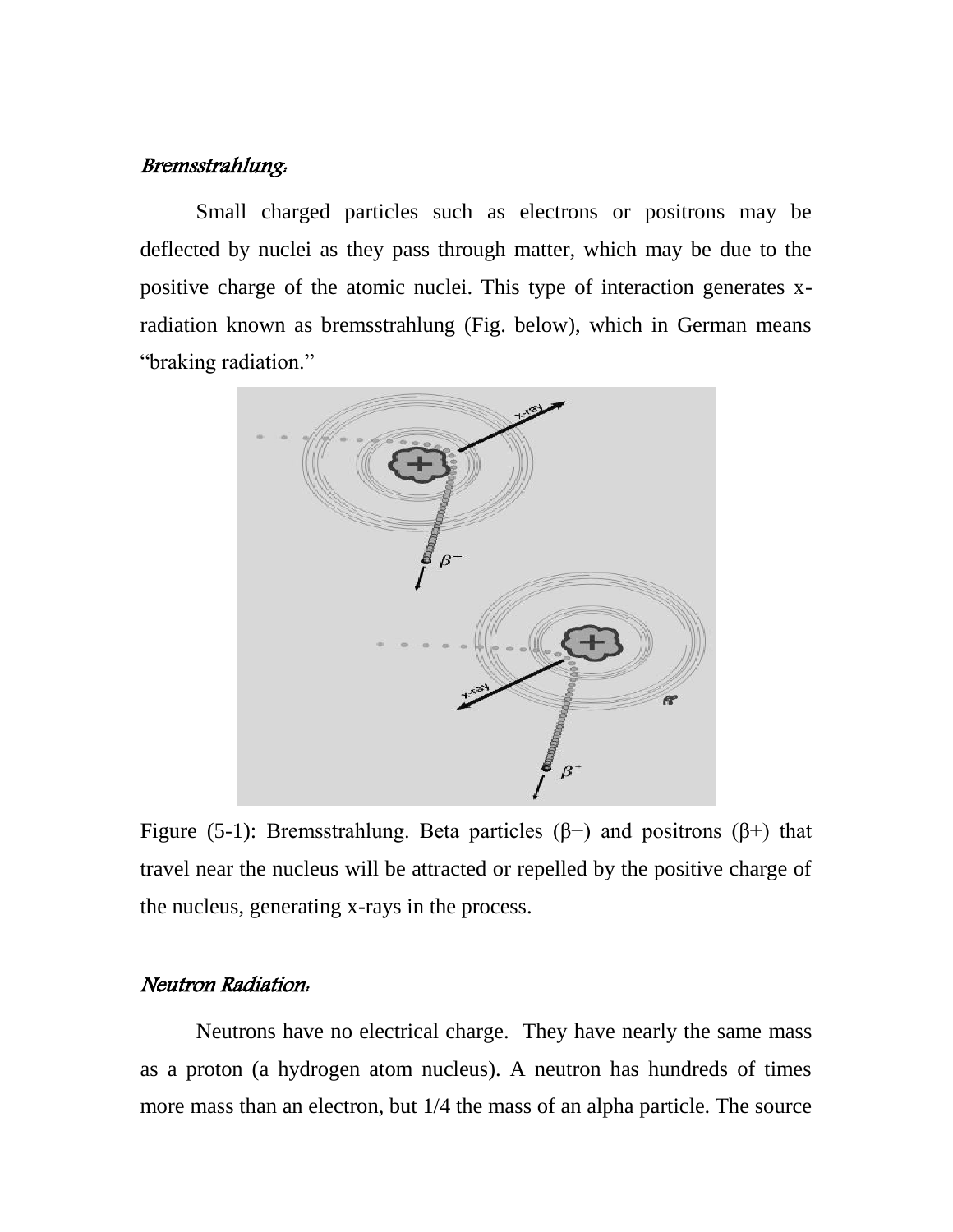of neutrons is primarily nuclear reactions, such as fission, but they may also be produced from the decay of radioactive nuclides. Because of its lack of charge, the neutron is difficult to stop and has a high penetrating power. Neutrons are attenuated (reduced in energy and numbers) by three major interactions, elastic scatter, inelastic scatter, and absorption. In elastic scatter, a neutron collides with a nucleus and bounces off. This reaction transmits some of the kinetic energy of the neutron to the nucleus of the atom, resulting in the neutron being slowed, and the atom receives some kinetic energy (motion). As the mass of the nucleus approaches the mass of the neutron, this reaction becomes more effective in slowing the neutron. Hydrogenous material attenuates neutrons most effectively. In the inelastic scatter reaction, the same neutron/nucleus collision occurs as in elastic scatter. However, in this reaction, the nucleus receives some internal energy as well as kinetic energy. This slows the neutron, but leaves the nucleus in an excited state. When the nucleus decays to its original energy level, it normally emits a gamma ray. In the absorption reaction, the neutron is actually absorbed into the nucleus of an atom. The neutron is captured, but the atom is left in an excited state. If the nucleus emits one or more gamma rays to reach a stable level, the process is called radiative capture. This reaction occurs at most neutron energy levels, but is more probable at lower energy levels.

## Electromagnetic (Gamma) Radiation:

Gamma radiation is electromagnetic radiation. It is commonly referred to as a gamma ray and is very similar to an x-ray. The difference is that gamma rays are emitted from the nucleus of an atom, and x-rays are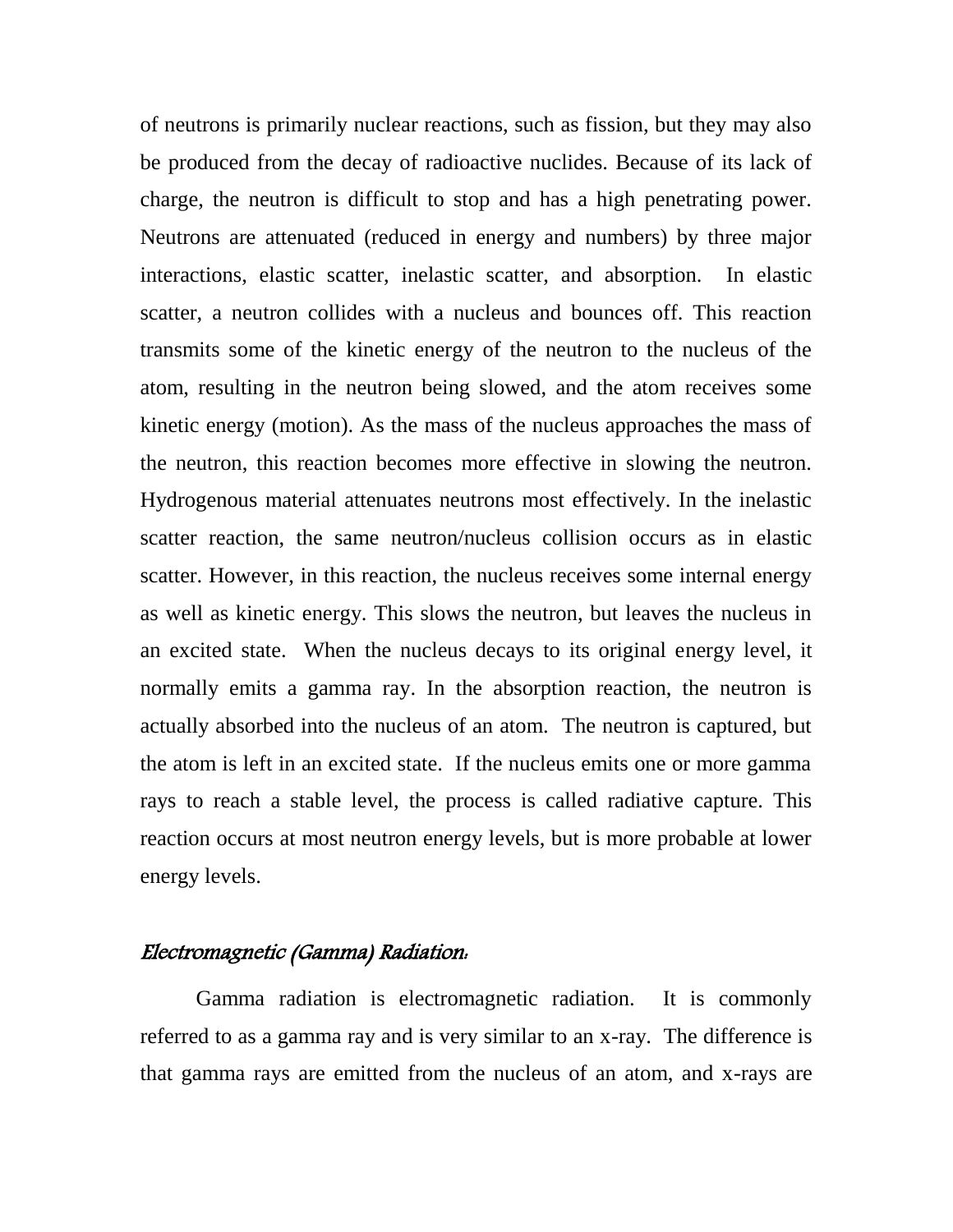produced by orbiting electrons. The x-ray is produced when orbiting electrons move to a lower energy orbit or when fast-moving electrons approaching an atom are deflected and decelerated as they react with the atom's electrical field (called Bremsstrahlung).

The gamma ray is produced by the decay of excited nuclei and by nuclear reactions. Because the gamma ray has no mass and no charge, it is difficult to stop and has a very high penetrating power. A small fraction of the original gamma stream will pass through several feet of concrete or several meters of water. There are three methods of attenuating gamma rays. *The first method is referred to as the photoelectric effect.* When a low energy gamma strikes an atom, the total energy of the gamma is expended in ejecting an electron from orbit (generally inner shell). The result is ionization of the atom and expulsion of a high energy electron. This reaction is most predominant with low energy gammas interacting in materials with high atomic weight and rarely occurs with gammas having energy above 1MeV. Any gamma energy in excess of the binding energy of the electron is carried off by the electron in the form of kinetic energy.

*The second method of attenuation of gammas is called Compton scattering.* The gamma interacts with an orbital (outer shell) or free electron; however, in this case, the photon loses only a fraction of its energy. The actual energy loss depending on the scattering angle of the gamma (scattering angle can range from nearly  $0^{\circ}$  to 180 $^{\circ}$ ). The gamma continues on at lower energy, and the energy difference is absorbed by the electron. This reaction becomes important for gamma energies of about 0.1 MeV and higher.

In Compton scattering, a photon scatters from an electron, resulting in a scattered electron (Compton electron) and a less energetic photon. If we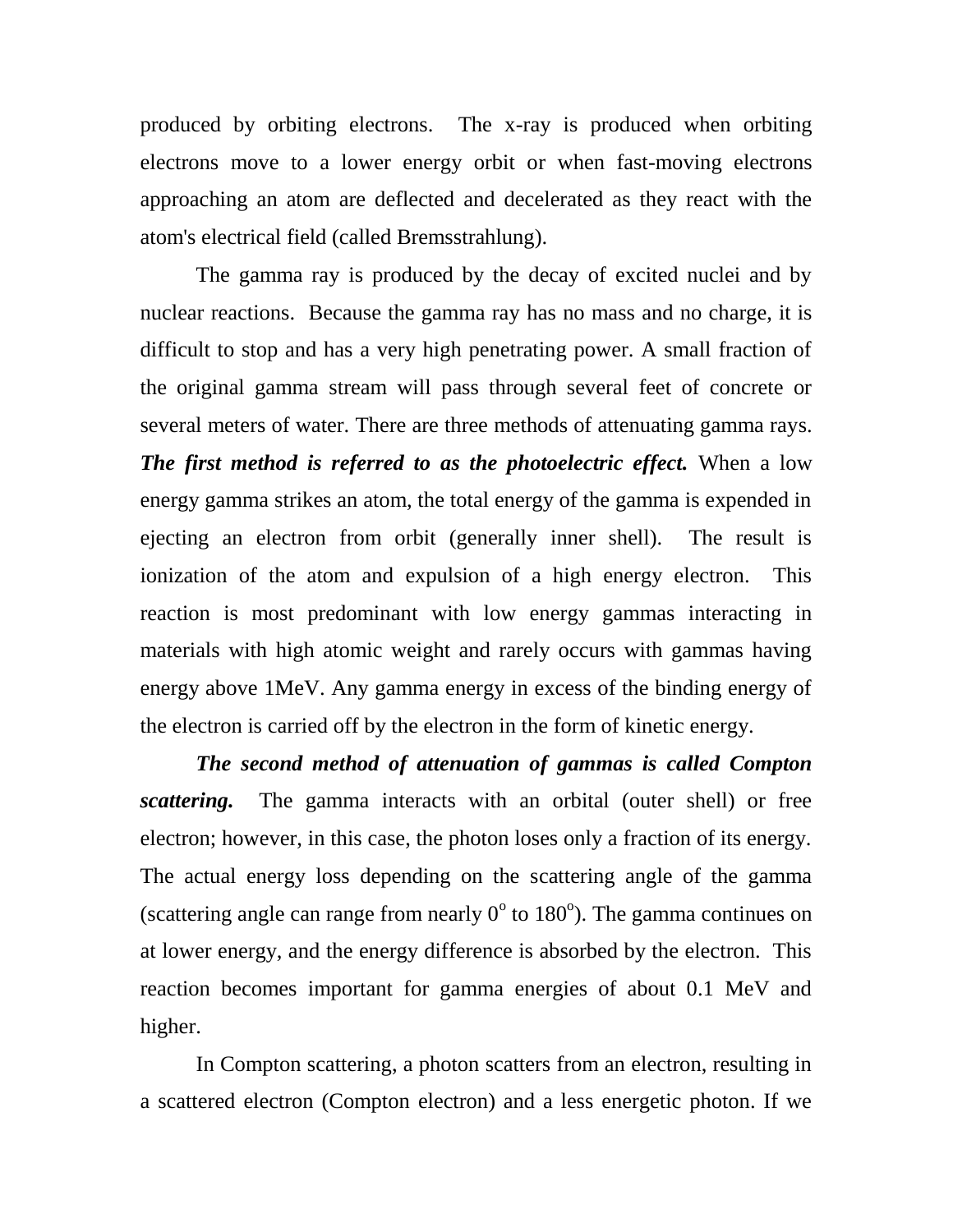regard the stuck electron as free and at rest (good approx.), we can use relativistic conservation to find a formula for:

$$
E_{\gamma'}=\frac{E_{\gamma}}{1+(E_{\gamma}/mc^2)(1-\cos\theta)}
$$

*At higher energy levels, a third method of attenuation is predominant. This method is pair-production.* When a high energy gamma passes close enough to a heavy nucleus, the gamma completely disappears, and an electron and a positron are formed. For this reaction to take place, the original gamma must have at least 1.02MeV energy. Any energy greater than 1.02 MeV becomes kinetic energy shared between the electron and positron. The probability of pair-production increases significantly for higher energy gammas. *The forth method is the Coherent Scattering (unmodified scattering).* The interaction in which radiation undergo a change in direction without a change in wavelength. There are two types: 1. Thomson Scattering, a single electron is involved in the interaction. 2. Rayleigh Scattering, results from a cooperative interaction with all electrons of an atom. *While the fifth on is Photodisintegration.* In this method, part of nucleus of an atom is ejected by a high energy photon. The ejected portion may be neutron, a proton, an alpha particle, or cluster of particles. The photon energy must be in order of 7-15 MeV.

If we consider a beam of photons on a slab of thickness x, we have  $\mu$ as a "total linear attenuation coefficient", where simply  $\mu = \tau + \sigma + \kappa$  (for photoelectric absorption, Compton scattering, and pair production losses, respectively). The fractional loss in intensity is:

 $dI/I = -\mu dx$  so that  $I=I_{0}e^{-\mu X}$